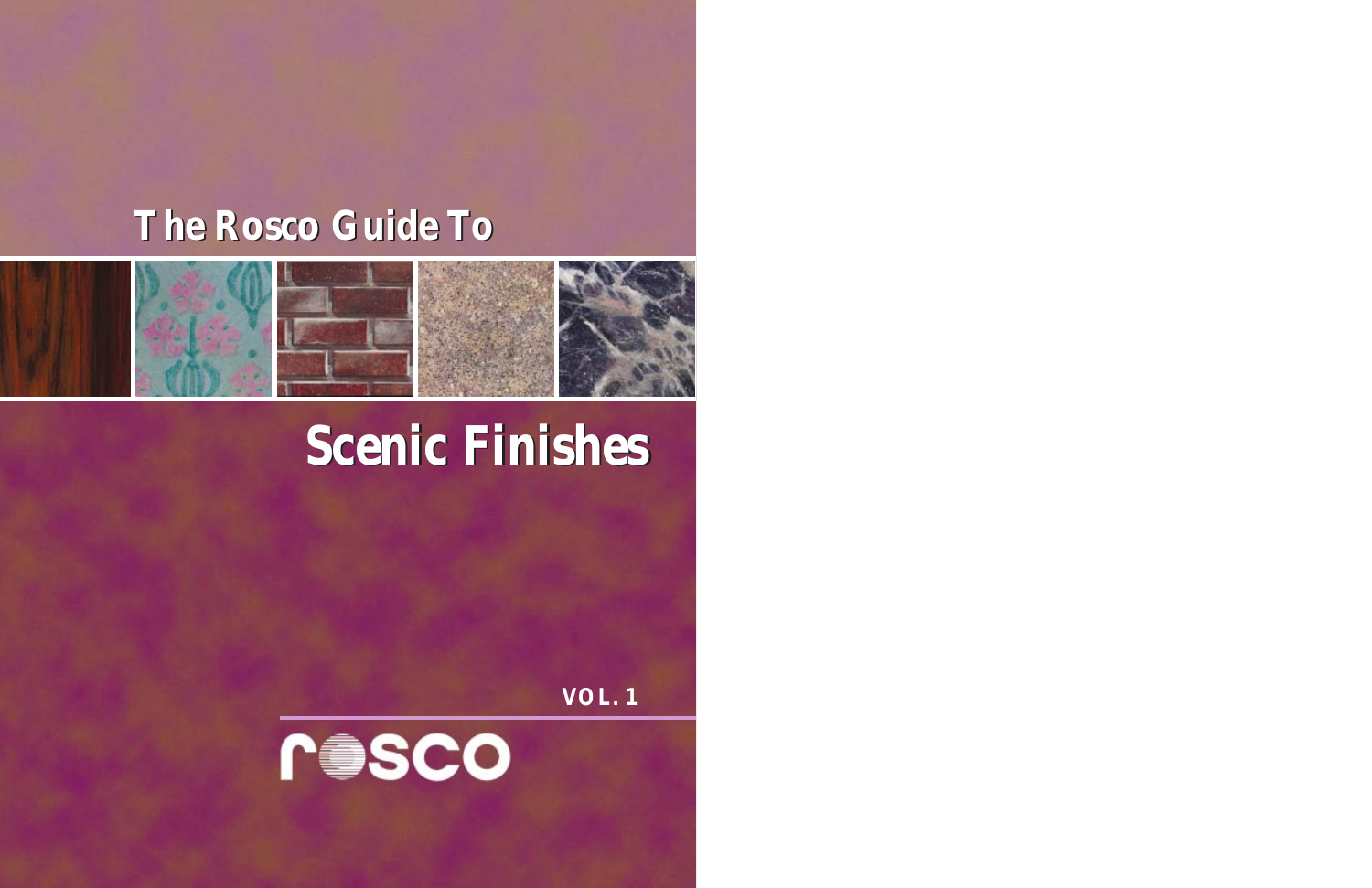This booklet offers guidelines and suggested formulas for producing some of the most widely used scenic finishes. In many cases, we have not listed detailed formulas because scenic artistry depends so much on individual

tastes and the nature of the project. In all cases, your own creativity and innovation can greatly enhance the finished product.

While we don't specify formulas for glazing with Supersaturated Roscopaint, most artists recommend one part Supersaturated Roscopaint to two parts Clear Flat Acrylic Glaze or Clear Gloss Acrylic Glaze and two parts water.

Rosco's Off Broadway can, and often is, used straight out of the container. But many artists prefer to dilute the paint slightly with water in order to achieve a consistency comfortable for them.

#### **STEP #1: LAY IN BASE COAT.**

Using a wet blend technique, lay in the base colors. Blend White or a mixed Light Grey over dark base to add "grain" pattern. This sponge coat may be sprayed lightly with water to soften, if desired. Allow to dry. Apply warm glaze selectively over the surface to vary color of sponged areas. Allow to dry.



#### **STEP #2: ESTABLISH GRAIN OF MARBLE.**

Lay in major vein areas in light color (these will be glazed later for a more natural look). Assure that no pattern emerges in this process. Marble is very random.

Lay in minor veins. You may want to wet the surface before laying in the veins to soften as they are applied. (You may also apply vein and then spray with water to soften.)

#### **PAINT USED:**

- **Supersaturated Velour Black**
- **Supersaturated White**
- **Supersaturated Red**
- **Supersaturated Moly Orange**
- **Clear Gloss Acrylic**

#### **TECHNIQUES USED:**

- **Wet Blend**
- **Glazing**
- **Puddling**
- **Veining**
- **Sponging**





#### **STEP #2A: GLAZING.**

Apply 2-3 glaze colors as appropriate. A dark glaze applied to the dark basecoat areas will make them appear deep and richer.

#### **STEP #3: VEINING AND FINAL GLAZE.**

Apply additional veining detail as needed using a variety of colors, if appropriate. Wetting the surface lightly will enhance your results.

Apply glazes on select veins to add interest. Allow to dry thoroughly. Apply a final coat of Clear Acrylic Gloss to the entire surface for added



# about this book

Marble comes in many colors and textures. It is very marble comes in many colors and textures. It is very<br>marble helpful to work from a sample or photo when painting marble. Because water and pressure are the major forces in its formation, puddling and spattering with water during the marble painting

process will achieve results that look quite natural.

**Management of the Committee of the Committee of the Committee of the Committee of the Committee of the Committee**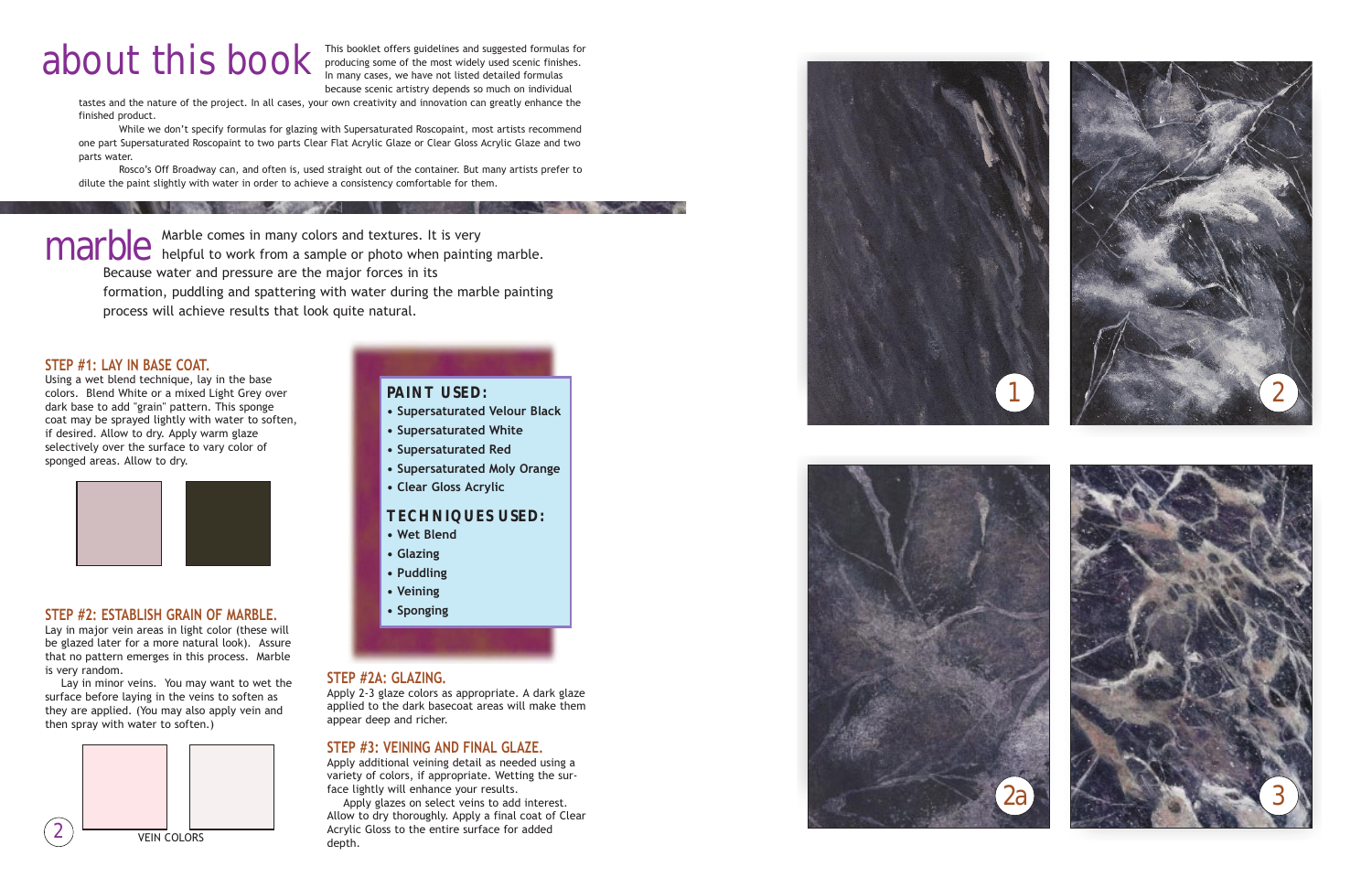#### **STEP #2: STENCIL BRICK PATTERN ON SURFACE.**

Prepare your stencil. Lay out and cut desired sizes from heavy paper (oak tag) or drafting film. Remember to put registration marks on the edges of your stencil so your repeats are consistent.

Mix your brick base color using Off Broadway Fire Red and Burnt Umber (mix two different colors if desired). Line up your brick pattern stencil and stipple the brick base color onto the surface using a sea sponge or stiff brush. (Tip: Do not be too consistent from brick to brick, leaving holidays adds realism.)

#### **STEP #3: ADDING CHARACTER TO YOUR BRICKS WITH SPATTER AND GLAZES.**

When looking closely at many types of brick one may notice small holes in the surface. The use of a fine spatter over the entire surface will replicate this effect convincingly.

Mix two to three glaze colors; Raw Umber, Yellow Ochre and Burnt Sienna in the Supersaturated Roscopaint range, can all be used. Experiment with different colors for different looks. Apply the glaze over your dry brick base (notice how the various colors affect the color below). Do not apply glazes to every brick; allow some original base color to show through for more variety in the surface.

brick wall Bricks come in many sizes and colors, some very old and worn while others look brand new. The old and worn while others look brand new. The following technique is a basic guide for a common brick wall that

#### **STEP #4: HIGHLIGHT AND SHADOW.**

The addition of highlight and shadow to individual bricks will "pop" your painting and add depth. Mix highlight color using Off Broadway White thinned to the consistency of whole milk. "Cut" shadow color can be mixed using Burnt Umber and Black. As a final touch you may want to add a "cast shadow". Mix a cast shadow color as a glaze using Raw Umber, Ultramarine Blue and Clear Flat. A cast shadow should be placed below the "cut " shadow.



#### **STEP #1: PAINTING MORTAR.**

Mix base coat mortar colors to the consistency of light cream. Your mortar colors should be light in value with some gray/brown components. Using a scumble technique, cover the entire surface with your base coat colors assuring variety throughout the surface.

#### MORTAR COLORS:



Mix spatter colors. Remember to vary the consistency of your paint to achieve a variety of dot size in your spatter. When the base coat has dried, spatter entire surface. (Using a variety of spatter colors and dot size will lend a realistic look.)

#### SPATTER COLORS:



can be adapted to suit many types of brick.









#### **PAINT USED:**

- **Off Broadway Yellow Ochre**
- **Off Broadway Fire Red**
- **Off Broadway Burnt Umber**
- **Off Broadway White**
- **Supersaturated Raw Umber**
- **Supersaturated Burnt Sienna**
- **Supersaturated Deep Red**

#### **TECHNIQUES USED:**

- **Scumble**
- **Stenciling**
- **Glazing**

4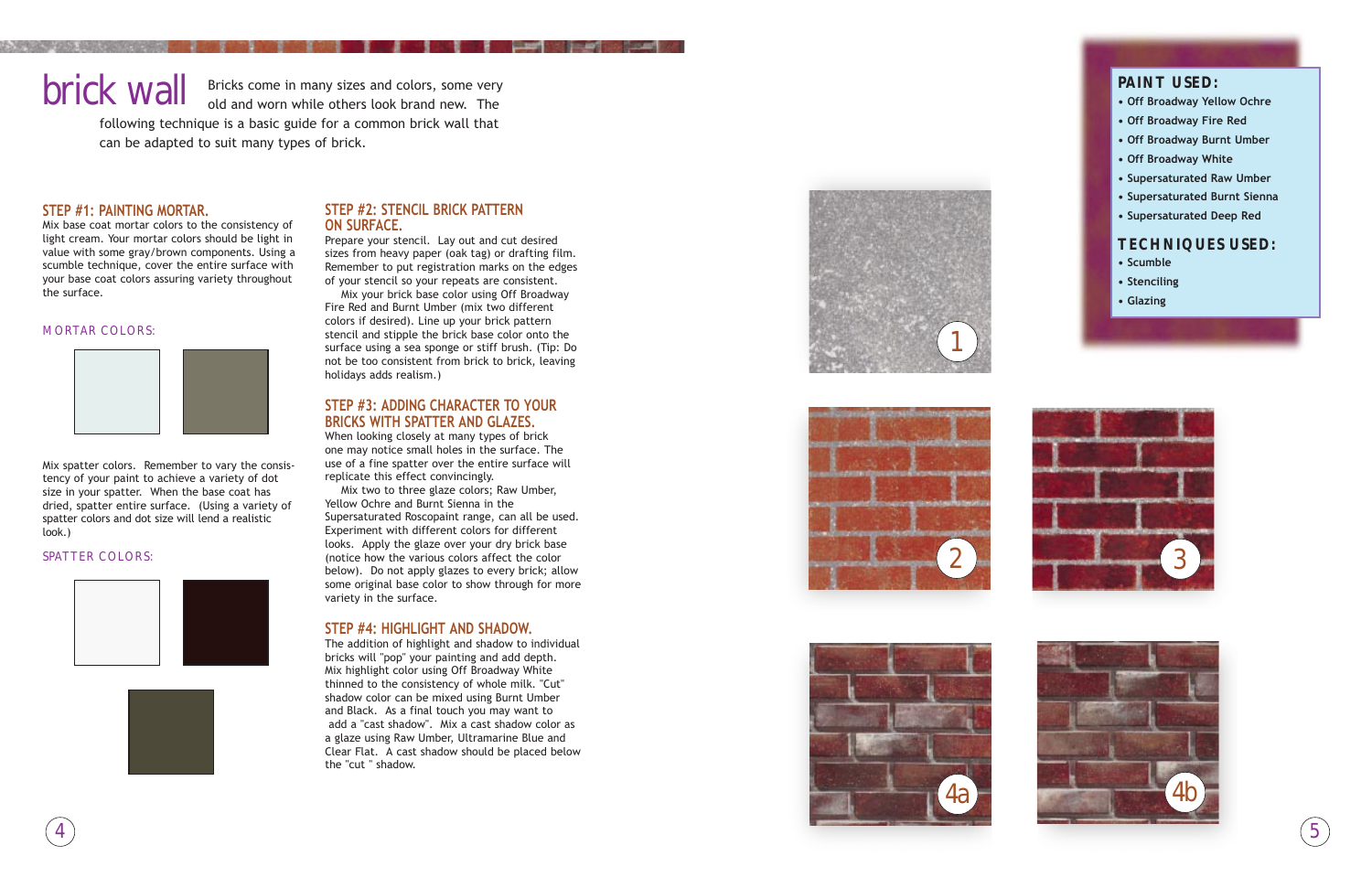#### **STEP #4: APPLY THE FINISH COAT.**

Your finish coat can be flat, glossy or somewhere in between. Mix one part Clear Acrylic (in desired finish) to one part water. Apply finish in several thin coats allowing to dry thoroughly between coats. (Tip: Many painters mix a small amount of paint — in this case either Burnt Sienna or Burnt Umber  $-$  in the sealer coat: this layer of translucent color "brings it all together" for many painters.)



#### **STEP #1: LAY IN BASE COLORS OF INDIVIDUAL BOARDS.**

Do a wet blend of Off Broadway Yellow Ochre, Raw Sienna and White on the primed surface. Maintain straight strokes over the paint surface and vary colors to simulate individual boards. (Tip: Look at real wood grain...notice the variations in color even within one board.)

If desired, do a light spatter on the surface, this will add depth to the final finish. (Tip: Notice that some wood grains have a very short grain pattern; it is easy to do a light spatter and drag with a dry brush to achieve a short grain look.)

#### **STEP #2: GRAINING THE SURFACE. DELINEATING INDIVIDUAL BOARDS.**

Mix the graining color using Supersaturated Van Dyke Brown, Clear Acrylic and water. (Do not make the glaze too transparent.)

Use a graining brush with most of the paint wiped off (dry brush). Drag the brush along the surface leaving a "combed" look. Make sure you have enough paint on your brush to do the entire length of the board. Vary the amount and type of graining used on each board. Drag a dry brush over the grain to soften, if desired.

Using the same color and a thin fitch, paint lines between boards to delineate one from another. Vary the line thickness slightly for added realism.

#### **STEP #3: GLAZING INDIVIDUAL BOARDS.**

Mix glazing colors using one part Supersaturated paint, 4 parts clear glaze, 4 parts water. You may use one or two glazing colors as you prefer. (You may use Off Broadway paint for mixing glazes although they may not be as clean as Supersaturated glazes.)

Apply glazes selectively over grained surface. Glazes allow for variations in color and give depth to a paint finish but they can make the surface too busy. Experiment with different glazing techniques to discover what level is best for your project.

Rough grained barn board to fine grained

mahogany paneling is accomplished through similar techniques. Wood grain techniques offer a broad range of finishing options from exterior prairie homes to posh, interior libraries.

## wood grain









#### **PAINT USED:**

- **Off Broadway Yellow Ochre**
- **Off Broadway Raw Sienna**
- **Off Broadway White**
- **Supersaturated Van Dyke Brown**
- **Supersaturated Burnt Umber**
- **Supersaturated Burnt Sienna**
- **Clear Acrylic Glaze—Flat and Gloss**

### **TECHNIQUES USED:**

- **Wet Blend**
- **Dry Brush**
- **Glazing**

6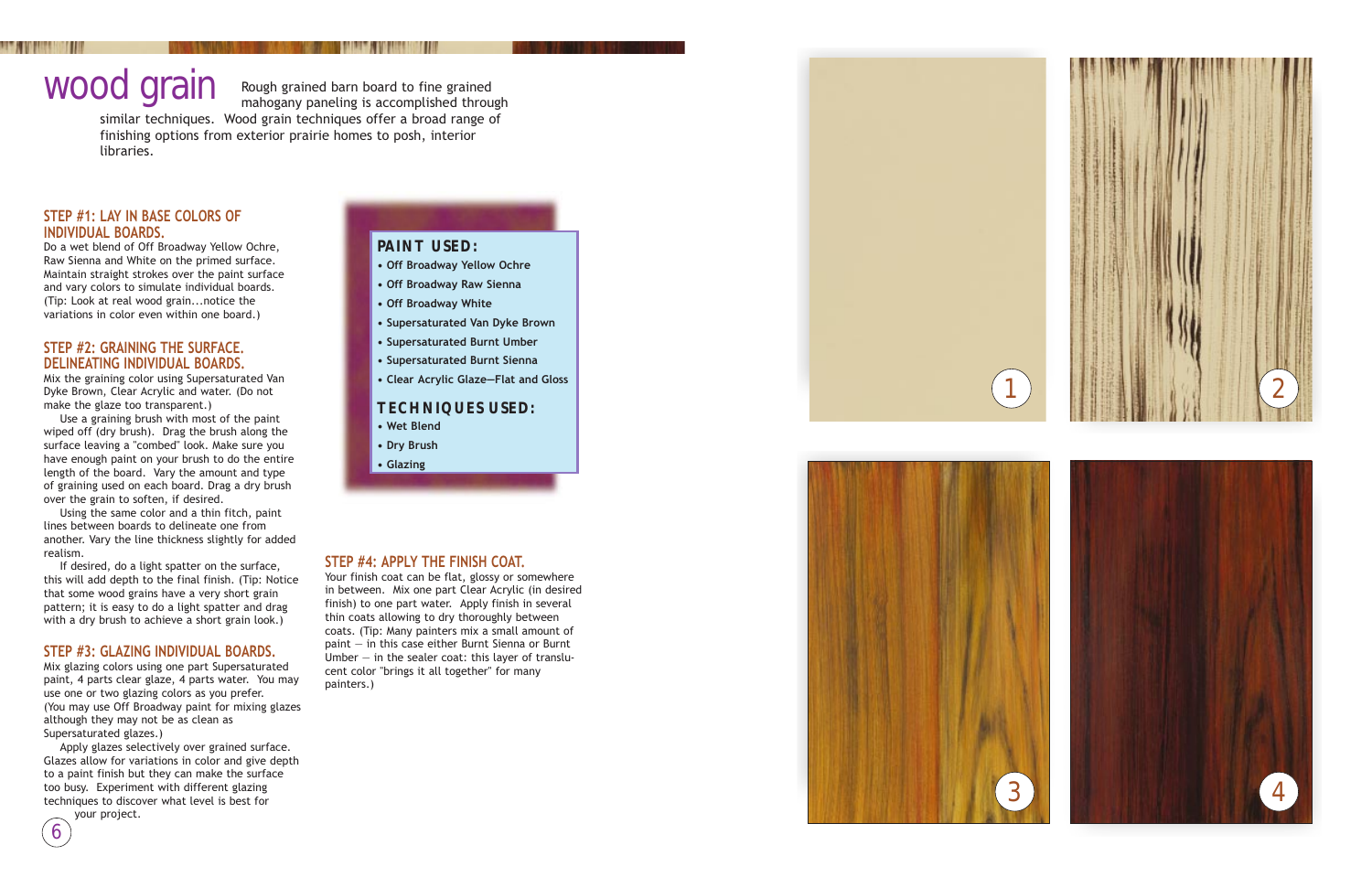#### **STEP #1: DELINEATE RUSTED AREAS.**

Begin laying in basic rusty areas using Off Broadway Burnt Sienna. Basic areas should be small and irregularly shaped, often concentrated around joints in iron work. (Tip: This step can be



done using a sea sponge.) Lay color on surface and stipple with a wet brush leaving an irregularly thick paint film.

#### **STEP #2: BUILDING RUST THICKNESS.**

On top of areas treated with Burnt Sienna begin stippling small areas of Orange and Chrome

Yellow with a very dry brush (use Supersaturated Chrome Yellow sparingly). Experiment with plain water stippled over areas of Orange and Yellow while still wet. This will give a more natural look to the rust thickness.



Rust is a common aging technique on faux iron surfaces. This technique is fast, easy and very convincing. It works well on both 3-dimensional and painted detail.

## rust

### **STEP #3: DISTRESS.**

Once sufficient rust level has been reached, apply a layer of distress, or dirt, to your finish. Mix and apply a white glaze (Supersaturated White, Clear Acrylic and water) on surface, allowing the glaze to flow into deep places on surface. Blot/wipe away any excess assuring the distress is not too even across the surface.

#### **STEP #1: LAY IN BASECOAT.**

Apply a scumble base coat using Off Broadway White and one or two mixed colors. This will provide an excellent base for subsequent spatters.

> your stone. Mix a light glaze using 1 part Clear Gloss Acrylic and 1 part water (you can add a Solid amount of color if desired) and brush over<br>surface.

#### **STEP #2: MIX SPATTER COLORS: CORAL, SALMON, GREY, WHITE AND BLACK.**

You can create these colors by mixing Off Broadway Fire Red, Orange and White in different proportions. The consistency of your paint will determine the texture of each layer of splatter. Experiment with each color to determine proper consistency.





#### **STEP #3: BEGIN LAYERING SPATTER COLORS.**





This is a very

coarse spatter that covers a majority of the surface. Allow the first coats to dry somewhat. Apply the Grey and Black more sparingly over the pinks. (Tip: Color can be added at any time if too much is lost in the layering process.)

Although there are many varieties of granite, the granite Although there are many varieties of granite, the<br>granited technique for painting them does not vary significantly. Painting granite (and many other types of stone) requires a series of spatters in appropriate colors, over a scumble base coat.

#### **PAINT USED:**

- **Off Broadway Orange**
- **Off Broadway Burnt Sienna**
- **Supersaturated Chrome Yellow**
- **Clear Flat Acrylic**

#### **TECHNIQUES USED:**

**• Stipple—sponge and brush**



**• Supersaturated Velour Black**

#### **TECHNIQUES USED:**

**• Splatter**





#### **STEP #4: FINAL GLAZE:**

A final glaze coat over the entire surface will "pull together" the various layers in



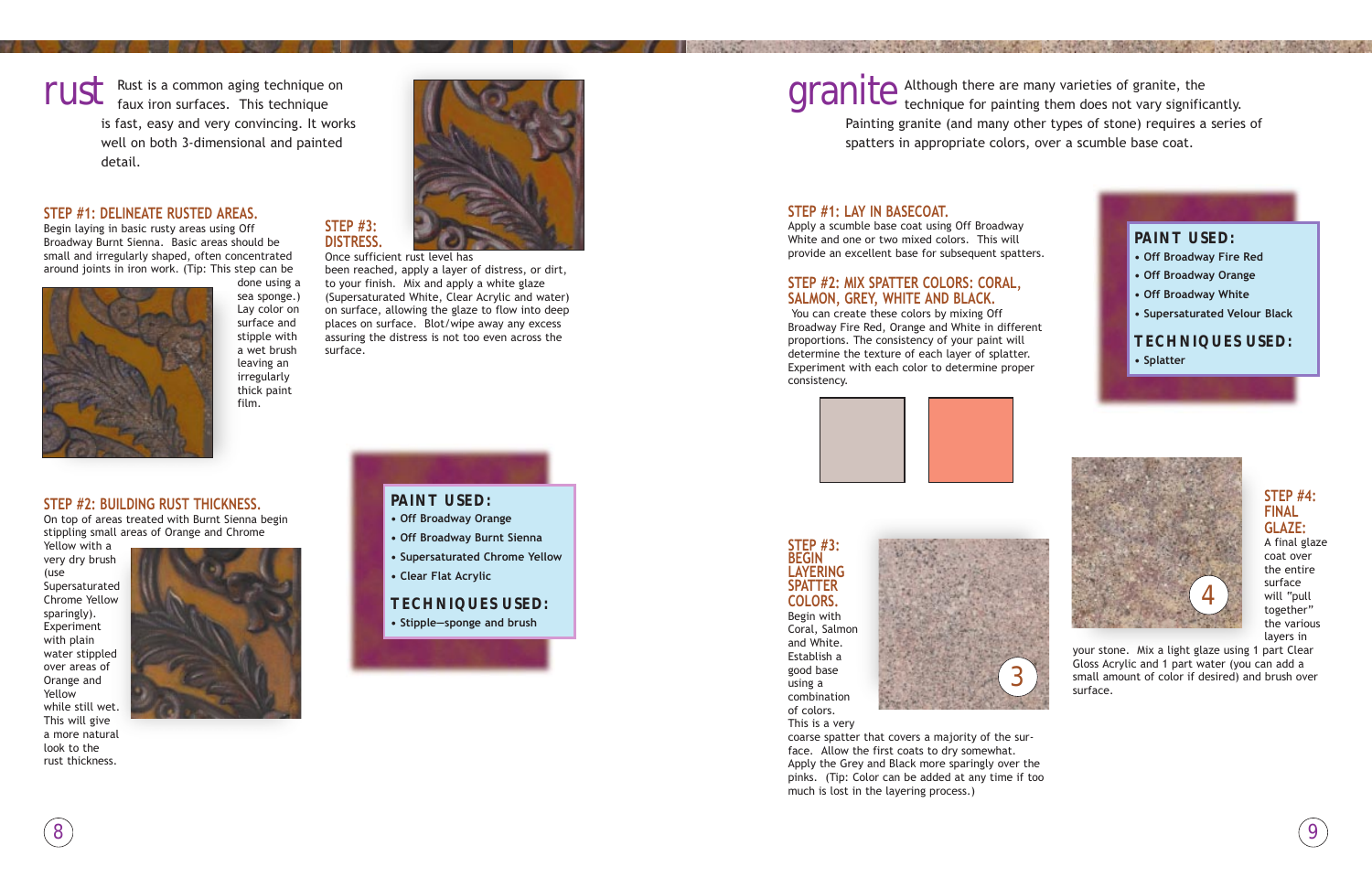





#### **STEP #1: LAY IN BASE COLOR OF WALLPAPER.**

Using a scumble technique, lay in a two color base coat over entire surface. Assure a smooth blend between color fields. Using muslin or plastic wrap, apply light rag roll over the base scumble. (Dip muslin into paint, squeeze out excess and roll gently over entire surface). When base coat has dried, spatter entire surface with two colors to achieve an even tone across the surface.



#### **STEP #2: LAY OUT AND CUT STENCILS.**

Wallpaper patterns may require more than one stencil (in this process two stencils were used). Determine how many are needed and lay out desired pattern on cardboard or heavy drafting film. (Registration marks on your stencil will assure good matching over a large area). Cut stencil and attach to a wooden frame, if desired. (Tip: A stencil that is larger than 4'x4' is difficult for one person to use alone.) (NOTE: This pattern can also be done using just one stencil and carefully painting individual elements.)



Wallpaper can be accomplished wallpaper

> in a number of ways. This technique uses a stenciled pattern over a painted base coat. Stencils are an easy but precise way to accomplish a pattern over a large area.

### **PAINT USED:**

- **Off Broadway White**
- **Off Broadway Pthalo Green**
- **Off Broadway Magenta**

#### **TECHNIQUES USED:**

- **Rag Roll**
- **Scumble**
- **Spatter**
- **Stipple (with stencil)**



It may be helpful to snap strategically placed (light) charcoal lines on the surface to help with stencil registration. Place stencils in appropriate location and stipple with a brush or sponge. (Tip: It will look more natural if "holidays" are left while stippling.)

If additional detail or highlight and shadow is desired, it may be applied at this time using a brush.

Distress wallpaper as is appropriate; pictured is the final piece with a light spray of Paynes Grey (a glaze using Ultramarine Blue, Van Dyke Brown and Clear Acrylic) in select areas.

10